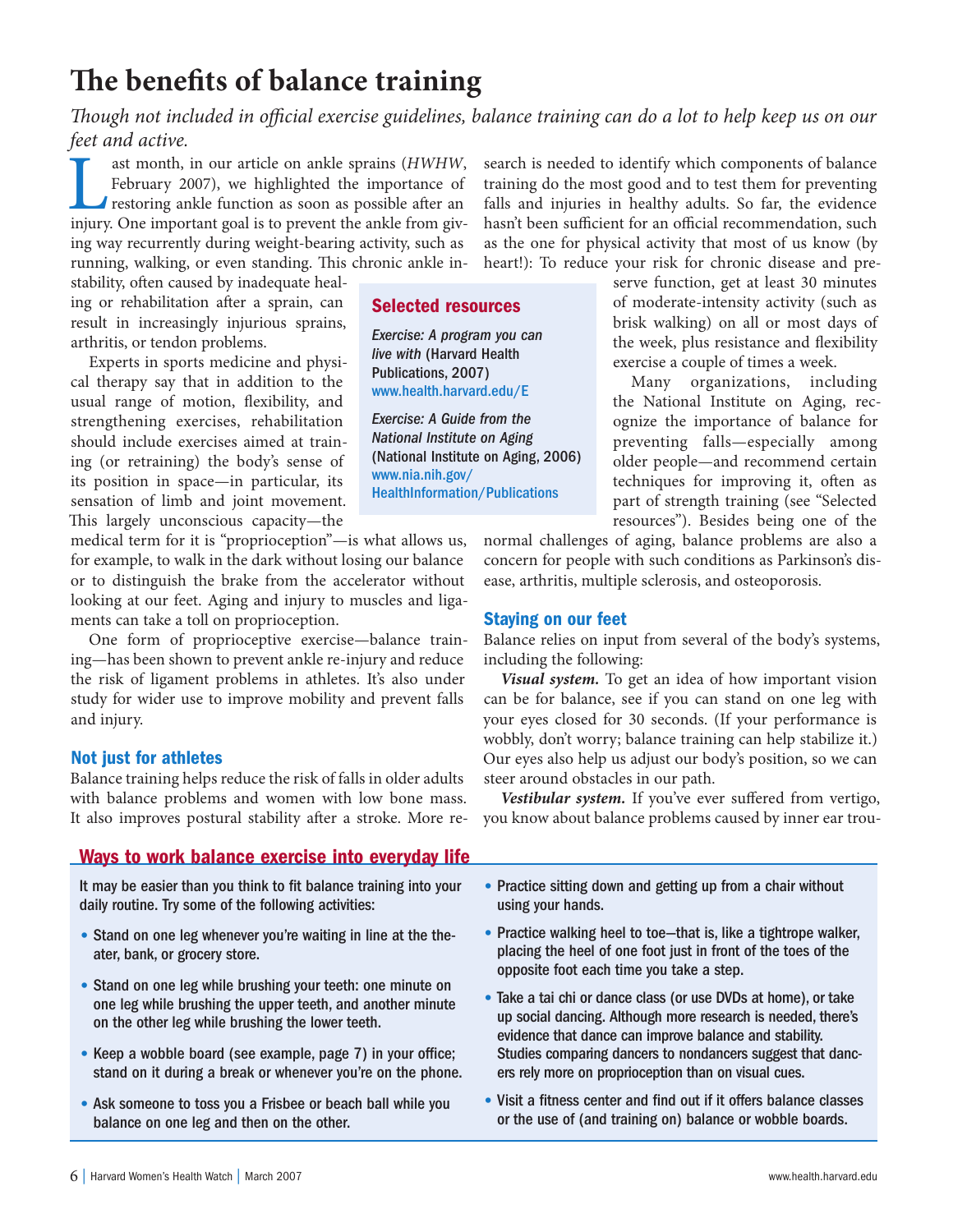ble. Nerve receptors in the semicircular canals, the utricle, and the saccule—parts of the inner ear—are sensitive to movements of the head and relay its position to the brain.

*Proprioception.* Receptors called proprioceptors in the skin, joints, ligaments, tendons, and muscles receive stimuli (for example, pressure on the bottoms of the feet) indicating the position, orientation, and movement of the body, and convey information to the brain, which uses it to create a constantly changing map of your position. When you lift your right leg, for example, the map is revised, and you maintain your balance by unconsciously shifting your weight to your left leg.

You need sensory input, central processing (motor control), and muscle power to maintain stability during both purposeful movements, such as lifting the foot off the ground during an exercise routine, and reflexive ones, such as recovery from a sudden stumble. Injury, illness, neurological disorders, medications, and advancing age can affect all the systems involved in balance.

#### **Better balance**

Balance tends to erode with time, especially if you're not active—neural connections, for example, may be lost if they're not used. So whether you want to recover from an ankle sprain or maintain your long-term health, balance exercise should probably be on your "to do" list.

Fortunately, you don't need a lot of equipment and training to perform the basics. In fact, good balance starts with good posture—something you can practice almost anytime, anywhere (for more on posture, see *HWHW*, August 2005). Some strength is also important for balance. Strong hip, knee, and ankle muscles will give you a solid foundation and help you stay upright (for more on strength and other types of exercise, see "Selected resources").

Much of what we know about balance and proprioception comes from research on ankle sprain and instability in athletes. For example, athletic trainers and rehabilitation experts at the University of Kentucky recommend exercises



Photo provided by Carl G. Mattacola, Ph.D., University of Kentucky

to improve proprioception at the intermediate stage of rehabilitation following injury—that is, once the ankle is able to bear full weight without pain (*Journal of Athletic Training*, December 2002). This training also helps cut down on ankle injuries, says Timothy L. Uhl, Ph.D., a faculty member in the university's athletic training program in the Department of Rehabilitation Sciences.

#### **Balance training and tai chi**

Healthy older people can reduce the risk of falls with tai chi, an ancient Chinese martial art that incorporates slow turning movements, weight shifts, and deep breathing. But research recently published in the Journal of the American Geriatric Society (December 2006) showed that balance training can outperform tai chi.

The study involved older adults with balance problems. The researchers found that participants who practiced combined balance and step training (CBST) exercises designed to improve balance and speed while stepping in different directions—made greater gains in balance and mobility than participants who practiced tai chi. The CBST routine included walking backward and sideways, walking on a plank, stepping on and off curbs, practicing heel and toe rises, and catching a ball while standing on an unstable surface.

This study shouldn't be taken as an unequivocal endorsement of balance training over tai chi. The advantage of CBST was modest, and variants of both methods have been shown to reduce falls when tested individually. In other studies, tai chi has also been shown to improve cardiovascular fitness, strength, and flexibility.

The basic idea is to stabilize the body under increasingly difficult circumstances—for example, balancing on one leg first on a flat surface, then on a wobble board (see photograph), and eventually on a wobble board while catching a ball or receiving a push to the shoulder.

Athletic training and ankle rehabilitation programs often involve various pieces of equipment, but you can start your own training much more simply with a routine that Dr. Uhl recommends to people with some ankle or hip weakness:

**1.** Stand on one leg on a wood floor or other hard surface for 30 seconds. (You may want to stand in a doorway or near a table, in case you need to stabilize yourself at any point.) Repeat using the other leg. When you can do this without touching the door frame or table, go to step 2.

**2.** Stand on one leg for 30 seconds, then on the other, with your eyes closed—again, don't hold onto anything. After you've accomplished that, go to step 3.

**3.** Place an old foam pillow on the floor. (Foam is better than feathers because feathers pack down. Foam has some spring to it.) Stand on the pillow on one leg for 30 seconds; switch legs and repeat. Then do the same exercises with your eyes closed.

**4.** Do the above pillow exercise on tiptoe. Stand on one leg, then on the other, for 30 seconds—first with your eyes open, then with them closed.

According to Uhl, standing on one leg not only helps rehabilitate the ankle, it also appears to reduce knee and hip pain.